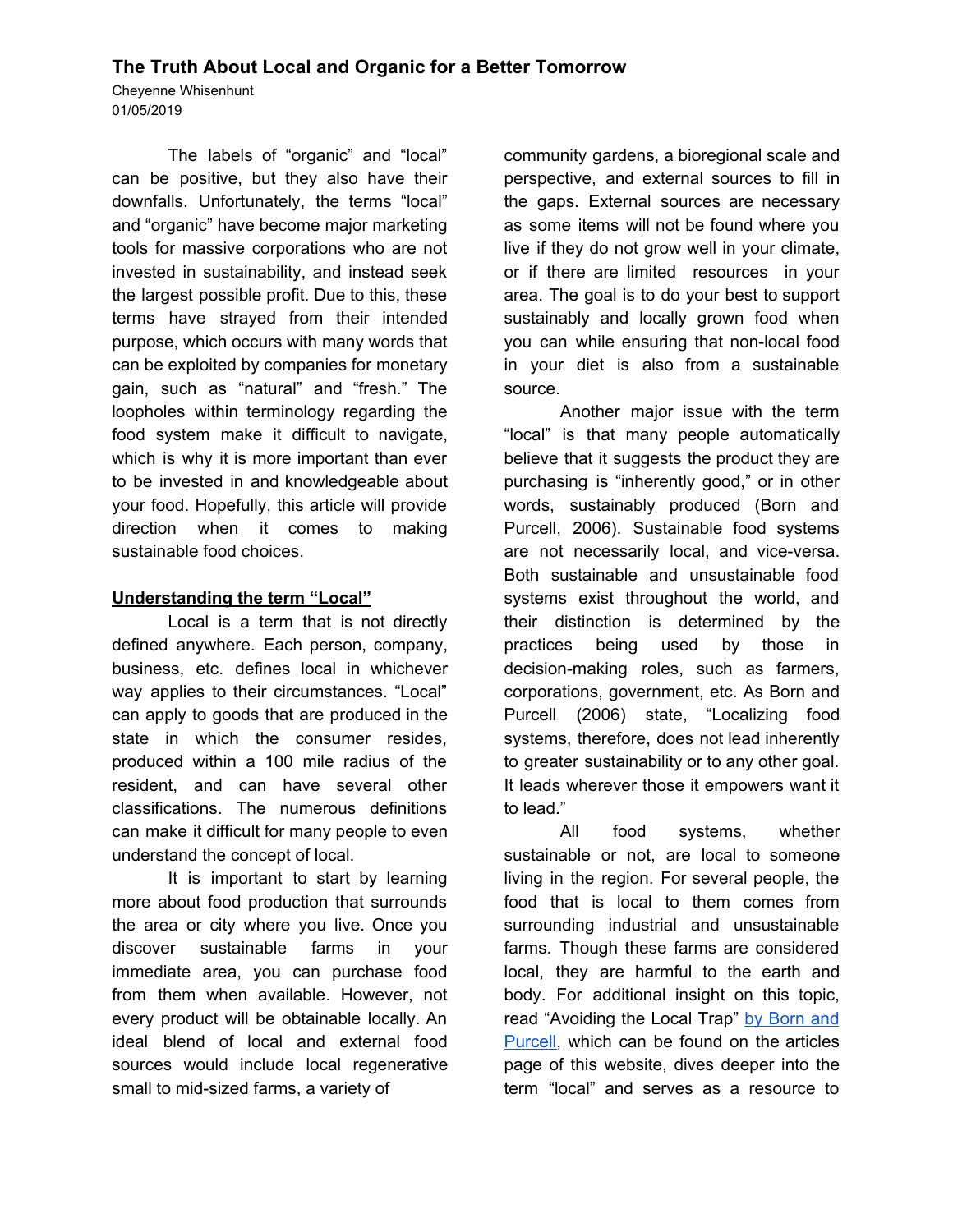develop an understanding of the word in a way that is often left out of the conversation.

It is also important to understand that regeneratively produced food and/or local products are difficult for many people to access due to location and economic circumstances. The term local has now come to seem individualistic at times, portray superficial qualities of local concern, have little respect for local wisdom, and lose its significance of restoring public culture of democracy (DeLind, 2010). It can also be seen as elitist, or ostracizing of people who have greater difficulty accessing these products (DeLind, 2010). Local is about community, and it is important to connect the term back to its roots, which aim to bring together people of all backgrounds to create sustainable communities.

As mentioned earlier, local food for many will not be enough to sustain them or their families. The global food system will remain in place as the population has grown at an alarming rate, and everyone needs food to survive. Purchasing local food that has been produced sustainably is ideal when possible. However, for certain products, you will most likely still acquire them from a source not considered local. This is perfectly understandable. Simply try to buy local goods that have been produced through use of regenerative practices when possible and do your best to find other products from sustainable sources when not available locally.

### **Understanding the term "Organic"**

Similar to the term "local," the term "organic" is enveloped by complicated issues. Though organic food can at times provide a better option than non-organic food, major flaws still exist. Once the concept of "organic" food began to grow in popularity, large corporations hijacked the term and tweaked it into what it is today, overtaking the organic foods market. Much organic food is still not truly organic (grown without the use of chemicals and pesticides). There are even loopholes and gray areas that allow for a product to be labeled "USDA Certified Organic," though the product is not truly organic.

Most large organic farms still employ some of the unsustainable farming practices utilized by conventional farms. In fact, a number of organic farms, especially those owned by larger corporations, may use insecticides and fungicides that are approved for organic production. Additionally, if a farm switches from conventional to organic, the soil most likely still has traces of chemicals in the soil, even though the food produced there can still be labeled organic (Greentumble, 2015). These are just a few of the main issues that taint the organic foods market.

Furthermore, many farms do not go through the trouble of becoming USDA certified organic, as it can be a long and difficult process even when the farm has been previously compliant with the certification standards. It is important to become educated about the practices of your local farms in order to support those who are growing food organically and regeneratively whether or not a sticker displays their process.

Personally, I choose to eat organic because when a product is grown truly organically (no chemicals/pesticides of any kind or other harmful practices to the land and body), it is better for my body and the earth. However, it is important to note that assumptions should not be made about food that bears a label such as organic, as it can be linked to the previously discussed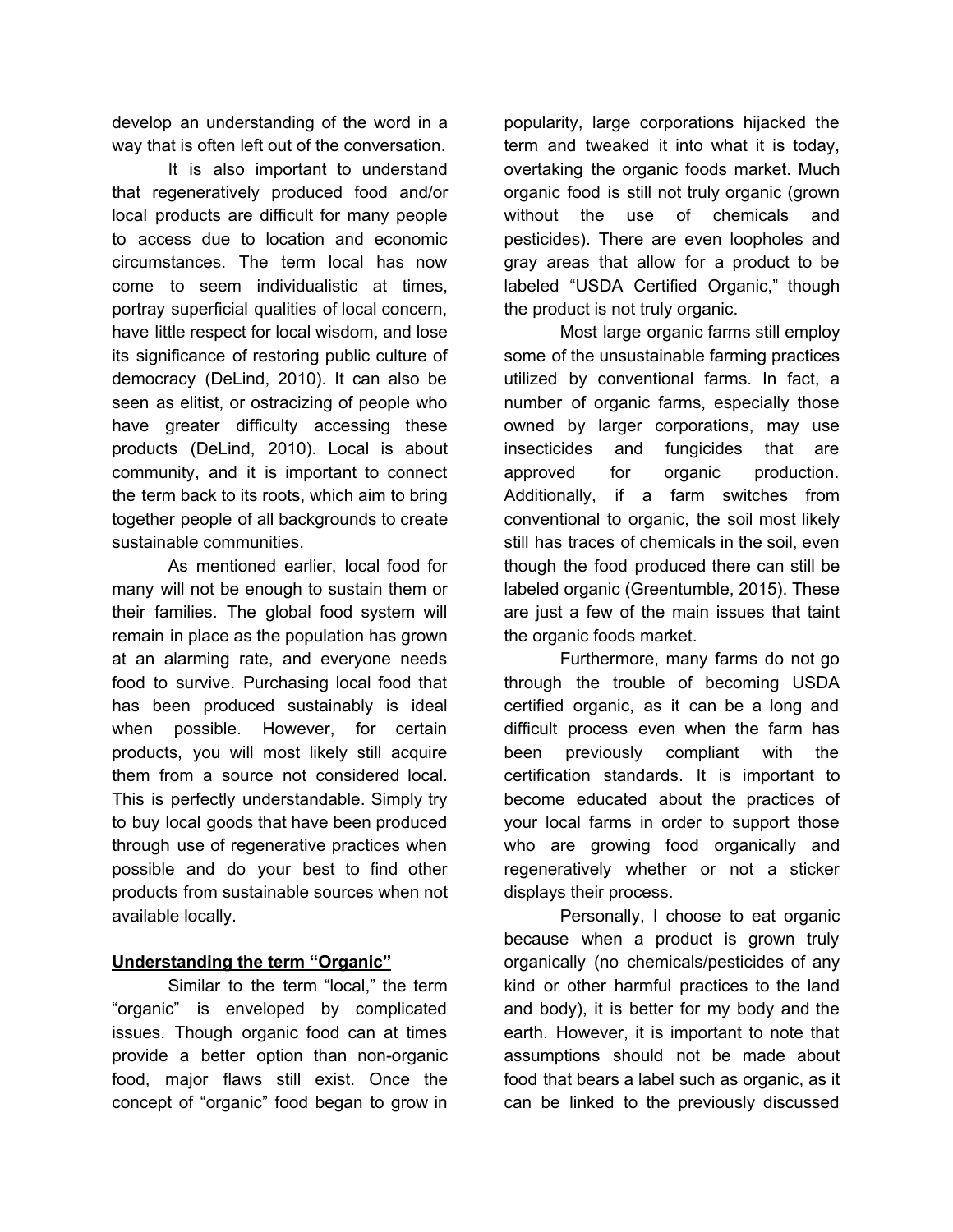concerns. The best approach to guarantee that you are purchasing truly organic food is by knowing where your food is produced as well as the practices used to produce it.

## **Methods to Support Sustainable Food Production**

One way to combat the issues surrounding the terms "local" and "organic" is to visit surrounding farms where you live. Many local farmers sell food on location, host events, and allow customers to visit the farm to volunteer or take tours. Invest some time in exploring neighboring farms to learn how they grow their food and take the opportunity to build relationships with the land and farmers. This helps you to connect to your food and also allows you to fully understand how your food is produced. Once you find farms that fit your criteria, you are on your way to supporting a better tomorrow.

Other methods that may be more accessible include shopping at the local farmers market or conducting your own online research. Farmers markets can provide a wealth of information regarding the local food system. They create a space where residents can learn about the production process of their food and find out more about farms in their area.

Most farms have their own websites as well. If you are unable to visit the farms or the farmers market in person, you can look up local farms online and get a general idea of the practices they use to produce their food. You may also be able to contact the farms for more information. Once you find a farm that offers sustainably produced products, you can look for them in local grocery stores, or occasionally at larger stores in your area.

Additionally, some farms offer online food purchasing options, which may be more accessible at times. Community Supported Agriculture (CSAs) is another option provided by many farms that connects the producer and consumers to the harvest of a certain farm or group of farms. The customer usually receives a weekly or bi-weekly box of in-season produce or other farm goods.

Ultimately, to ensure truly local and organic food, the best option is to grow your own food sustainably, whether it be in your own garden, a friend's garden, or a community garden. You may even propose creating a garden at your place of work. This allows you to know exactly what is used to produce your food and to build a strong connection to the land and what you eat. These are just a few possibilities to help on your journey of supporting sustainably produced food.

Eating local and organic food can still have its pitfalls. However, eating local food that is grown without the use of harsh chemicals and pesticides is still necessary in order for the earth to thrive in health. It is vital to be involved with the food system. Exploring other [articles](https://www.branchingtogether.com/articles.html) and [books](https://www.branchingtogether.com/books.html) on this website can provide materials to build on your knowledge of the food system and understand the good and the bad from both sides of the narrative. It is up to each of us to make these important decisions about food intake, who we support, and our choices as they all directly relate to the environment. Changes must be made to make true progress that will help the earth and one another.